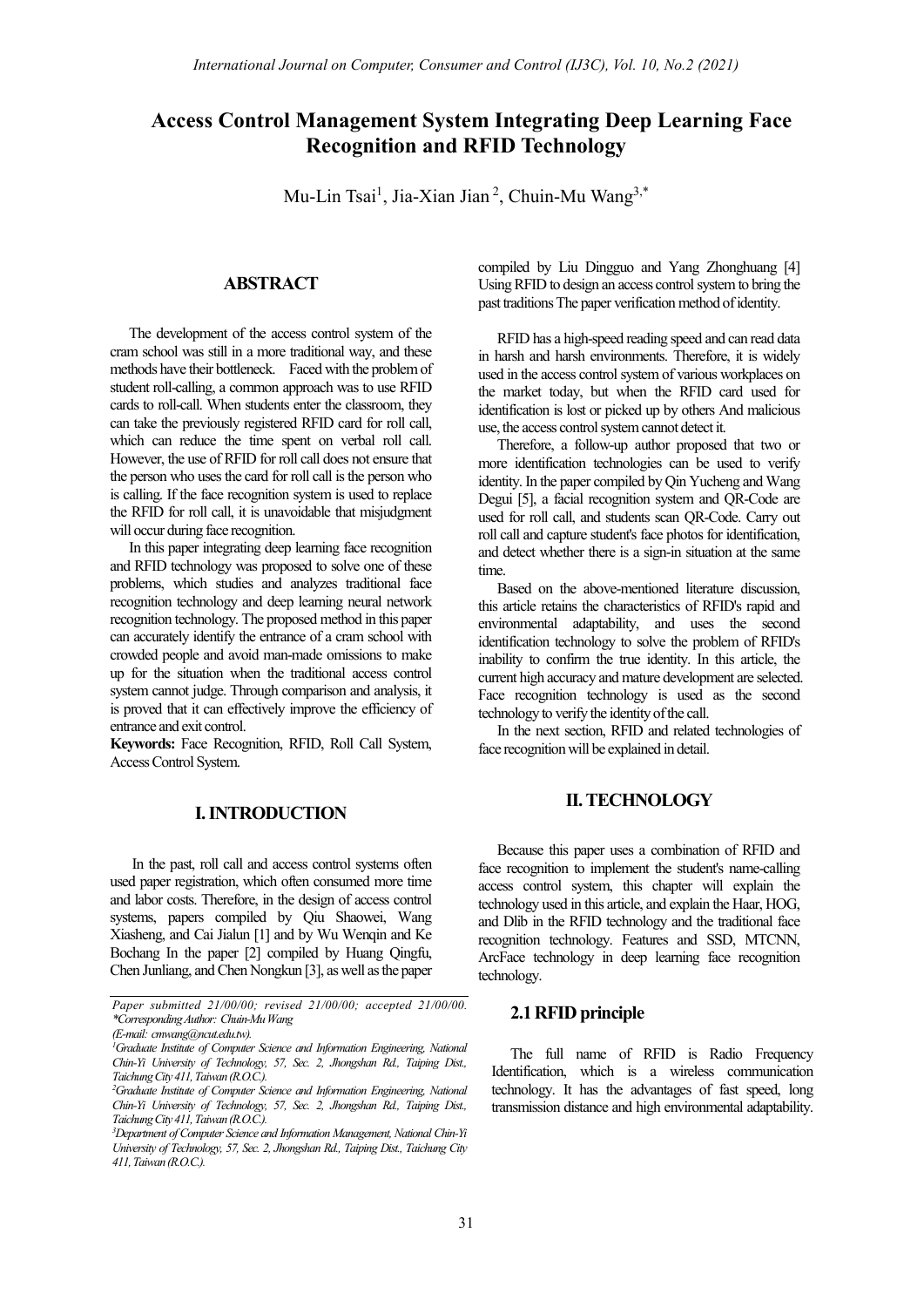In principle, it can be divided into electromagnetic induction type and electromagnetic wave back propagation type, mainly divided into reading Both the fetcher and the tag are non-contact transmission methods. The electronic tag sensor (tag) can be used to store data. It usually contains a small chip, which is mainly divided into two types: active (Active) and passive (Passive).

The former connotation point holder can actively send data to the reader, but it is larger in size, higher in price, and longer in communication distance. The latter converts the signal transmitted by the receiving reader into the electric energy inside the electronic tag to return data. The advantage is that it does not require an external battery, and is smaller and cheaper, but the communication distance is shorter than that of the active tag. The reader is a tool that reads data from the tag and sends it to the computer system, or stores the data in the tag.

#### **2.2Face recognition technology**

The face recognition technology can be divided into traditional face recognition technology and deep learning recognition technology. In order to compare the accuracy and effect of the two, three methods of Haar, HOG and Dlib are used in the traditional face recognition technology. , In addition, SSD, MTCNN and ArcFace three methods are selected for technical description in the deep learning method.

#### **2.2.1 Haar features**

The full name of Haar features is Haar Like Features[6], It was first proposed by Viola & Jone and expanded by Rainer Lierhart to add a 45-degree tilt feature. All Haar feature filters are shown in Figure 1 below.

The filter framed by the red block in Figure 1 is used to extract the edge features of the face in the image, the blue block in Figure 1 is used to extract the linear feature of the face in the image, and the orange block in Figure 1 It is used to extract the central feature of the face in the image, and the last green block is used to extract the diagonal feature of the face in the image.



**Figure 1.Haar characteristic filter**

The Haar feature can be located at any position in the image, and the size can be changed at will. Therefore, the output features of different design filters and placement positions will also change. The larger filter extracts fewer features, but It is also less affected by the complexity of the background, and it is less easy to extract too much background noise data.

#### **2.2.2 Hog features**

The full name of the HOG feature is Histogram of Oriented Gradient. It is currently the most commonly used feature of computer vision to describe the local texture of an image. In design, the local area orientation gradient histogram in the image is calculated. To form facial features.

After obtaining the HOG feature vector in the image, it is common to combine the SVM classifier for image classification. At first, SVM and HOG were widely used in pedestrian detection.

#### **2.2.3 Dlib features**

Dlib is a modern  $C++$  tool library that is used to solve machine learning algorithms, including robots, embedded systems, mobile devices, etc....

If you want to use Dlib for face recognition, the main steps are as follows[7]:

1. Call the Dlib library to perform face recognition, call shape predictor 68 face landmarks.dat, to mark the 68 feature points of the person's face, including the nose, eyes, eyebrows, face contour, mouth and other facial features.

2. Annotate the 68 feature points on the face of the input image, and save the coordinates of the 68 feature points in the image as a method to detect the face in the image.

3.Call dlib face recognition resnet model v1.dat, which is a pre-trained ResNet face recognition model for face feature extraction.

4. Perform feature extraction on the face to be recognized to obtain facial feature points.

5. In the follow-up, only the Euclidean distance between the face to be recognized and the feature vector of the previously extracted face is compared to obtain the face similarity.

## **2.2.4 MTCNN**

MTCNN [8] is a multi-task CNN face recognition deep learning network, the network model includes PNet, RNet and Onet.

The full name of PNet is Propose Network. After passing through a convolutional neural network, a picture will output a lot of candidate boxes, and then the IOU value of the candidate boxes will be calculated, and then NMS processing will be performed to filter out redundant or wrong candidates frame.

The input images are  $12 \times 12 \times 3$ ,  $24 \times 24 \times 3$ , and  $48 \times$  $48 \times 3$  based on PNet, RNet, and ONet. In the use of convolutional layers, ONet is different from PNet and RNet. It has one more hidden layer than the latter two in number. The output of the network architecture is mainly designed for three types of output, namely the classification of faces and the selection of candidate frames. Return to training, the coordinate position of the face.

Because the calculation method of MTCNN needs to continuously filter the candidate frames that are repeatedly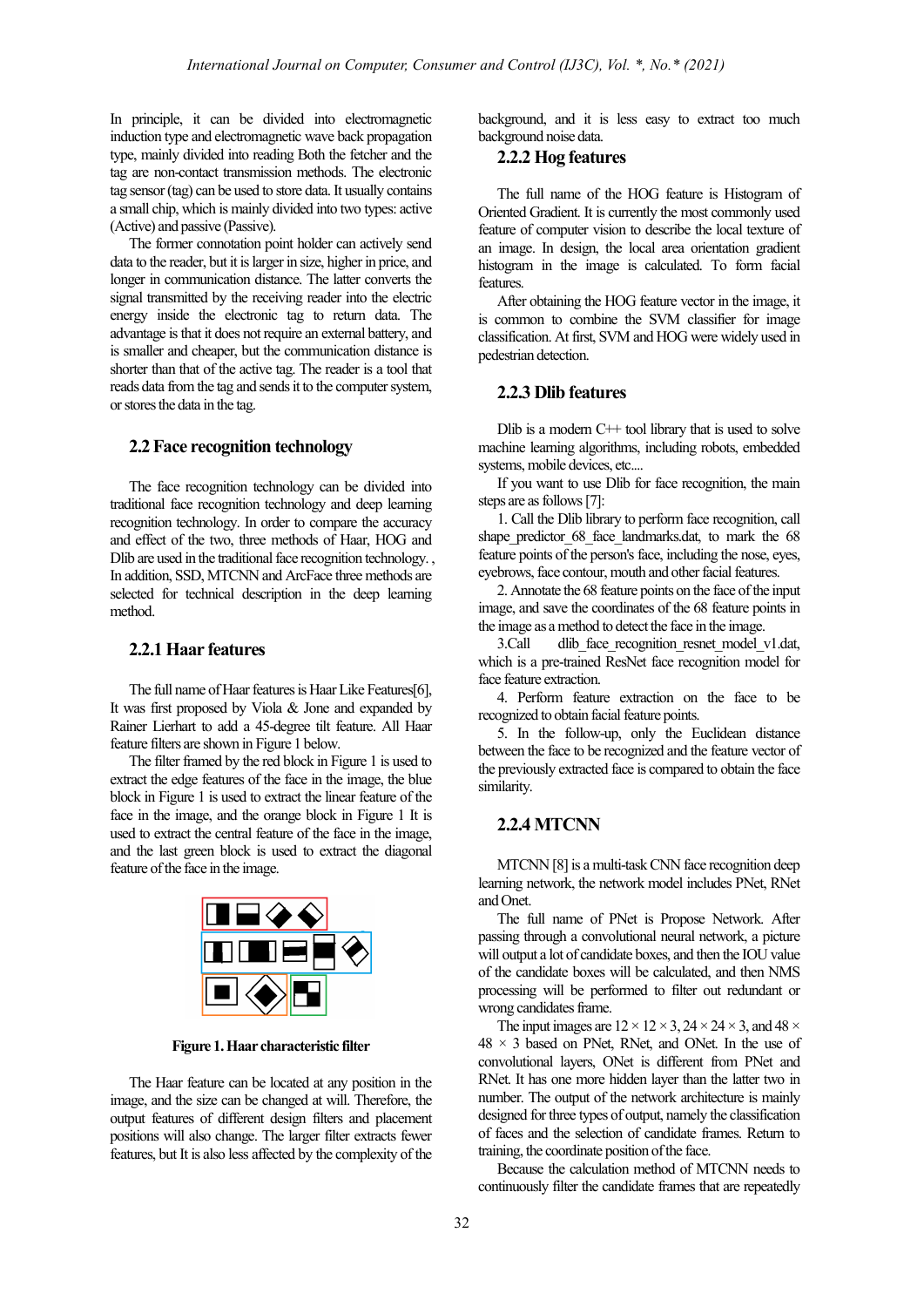selected, although it has a higher accuracy, it takes a longer time to process an image.

### **2.2.5 SSD**

The full name of the SSD network is SingleShot Mulibox Detector [9]. It first appeared for object recognition, and it can also be applied to face recognition today.

The Backbone of the SSD convolutional neural network is the VGG-16 convolutional neural network. In the SSD network, Its architecture is shown in Figure 2 below. the size of the convolution kernel of the VGG-16 [10] pooling layer is  $2 \times 2$  is changed to  $3 \times 3$ , the step length is also changed from 2 to 1, and the final two-layer weight connection layer also changes the size of the convolution kernel to  $3 \times 3$  and  $1 \times 1$ . The SSD design is changed to the original VGG -16 The Dropout layer and the eighth fully connected layer in the neural network are removed, and four more convolutional layers are added to it



**Figure 2. SSDArchitecture[9]**

## **2.2.5 ArcFace**

ArcFace was compiled by four authors, Jiankang Deng, Jia Guo, Niannan Xue, and Stefanos Zafeiriou[19]. The paper shows that face recognition is divided into four processes, mainly face detection, face alignment, feature extraction, and feature matching. .

The text shows that in the past classification problems encountered in the past, the Softmax loss function was used to classify many times, but after expanding the sample, it was found that there is still a lot of room for the distance between the classes in the Softmax loss function, so it is designed in this paper A new loss function is also called Arcface.

Softmax function that is generally used for classification tasks and the loss function designed in this paper. It can be found that the distance between the class and the class has become larger by using the loss function designed in this paper. The distance within the class has also been reduced a lot, so the number of people who can be identified is more than in the past, and there are fewer misjudgments, and the accuracy has also been improved a lot.

#### **III. EXPERIMENT**

First, I will first explain the software operation flow chart and body structure diagram of this article, and conduct experiments and result analysis on the face recognition technology.

#### **3.1 Software operation process**

This paper proposes a roll call system that combines face recognition and RFID readers. The flow chart of the proposed roll call system is shown in Figure 3. When students are at the front end of the roll call system, they will read the students' RFID identification card tags and capture them at the same time. The face image of the student, the student data that is finally identified and read will be compared.

If the two discriminating results are the same, the time of the student roll call will be entered into the database for storage. When the data is inconsistent, it will be The staff at the counter will be notified to confirm the student's identity and enter the roll-call time into the database. The above-mentioned method can achieve the purpose of confirming the student's identity at the time of roll-call.



**Figure 3. System flowchart**

## **3.2 Hardware architecture**

The hardware architecture diagram proposed in this article is shown in the figure. The architecture diagram is mainly composed of a camera, a screen, a display screen, and an RFID reader, as shown in Figure 4.



**Figure 4.Hardware architecture diagram**

#### **3.2 Face recognition experiment**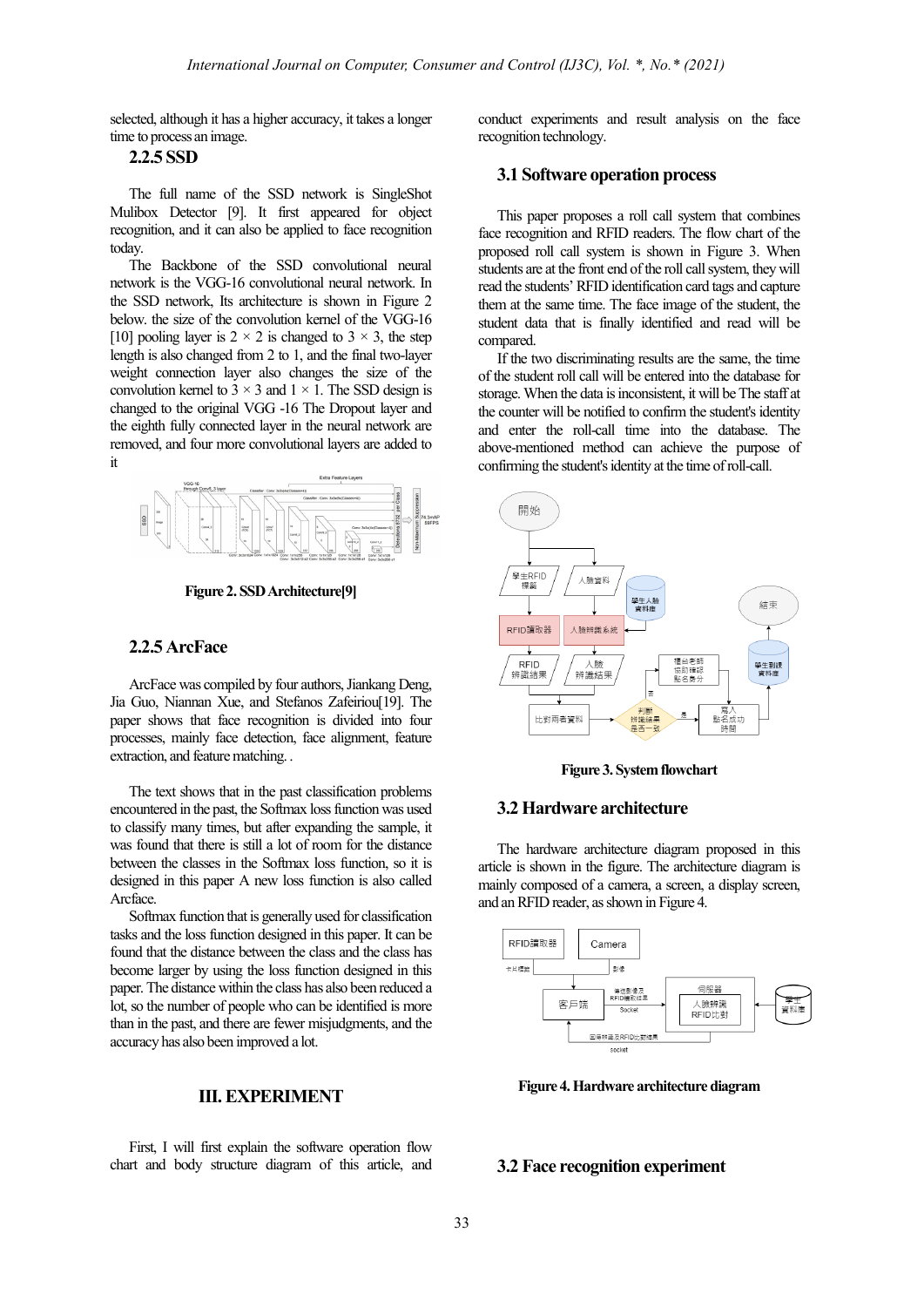In the traditional face recognition database, in order to improve the accuracy of subsequent recognition, before recognition, each person takes 5 photos and conducts training. The shooting angles are from top to bottom, from left to right, and then from top to bottom. Angle shot (A), elevation angle shot (B), front face shot (C), left shot (D), right shot image (E), for training and identification, as shown in Figure 5.



**Figure 5.Face recognition dataset**

The output results of the hog method, haar method, and dlib method are shown in Figures 6, 7, and 8.



**Figure 6.Hog result digram**



**Figure 7.Haar result digram**



**Figure 8.Dilb result digram**

Next, we will study the face recognition technology in the deep learning method. This article uses SSD neural network, MTCNN neural network and ArcFace neural network for face recognition.

The database used is the LFW face recognition database for experiments. The output results of the three network architectures are shown in Figures 9, 10, and 11 respectively.



**Figure 9. SSD identification result**



**Figure 10.MTCNN** identification result



**Figure 11.ArcFace Training result**

This paper mainly studies the Hog, Haar, and Dlib methods in traditional face recognition technologies. In addition to understanding the face feature extraction methods of each technology.

we also see the shortcomings of the past methods, which are vulnerable to background complexity. The recognition accuracy and accuracy are reduced due to the influence of, the following is a search for the accuracy comparison table of the three traditional face recognition methods, as shown in Table 1, but for the Dlib with the highest accuracy in the traditional face recognition method, judge It takes 0.15s for a 320\*240 size picture, which is too long to judge.

## **Table 1. Accuracy of traditional face recognition methods**

| Method | Accuracy |
|--------|----------|
| Hog    | 92.68%   |
| Haar   | 78.23%   |
| Dlib   | 99.38%   |

It can be seen from Table 2 that although SSD has faster execution performance compared to ArcFace, it is much worse than ArcFace in recognition accuracy, and ArcFace is better than the former two in terms of execution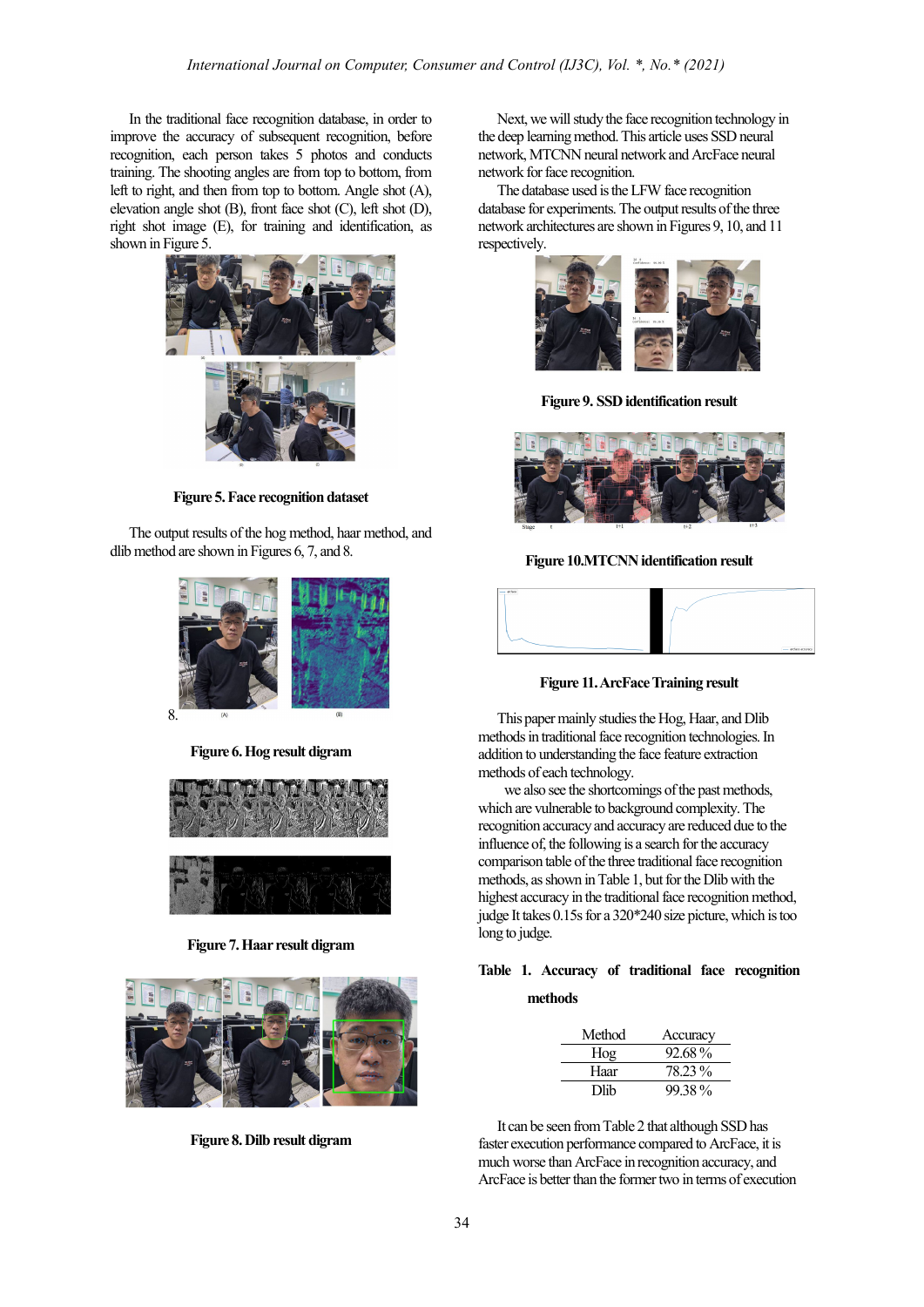performance and recognition accuracy. In addition, compared with traditional recognition methods, the accuracy is also higher, so ArcFace is finally used as the face recognition neural network in this article.

#### **Table 2. Accuracy of CNN face recognition methods**

| System       | Model            | Accuracy | Processing |
|--------------|------------------|----------|------------|
|              |                  |          | time       |
| <b>SSD</b>   | $300 \times 300$ | $77.2\%$ | 0.021s     |
| (VGG-16)     | 512 x 512        | 79.8%    | 0.052s     |
|              | P-Net            | 94.6%    | 0.031s     |
| <b>MTCNN</b> | R-Net            | $95.4\%$ | 0.458s     |
|              | O-Net            | $95.4\%$ | 1.347s     |
| ArcFace      | SE-LResNet50E-IR | 99.78%   | 0.013s     |

## IV**. ADDITION VALUE**

In addition, during the implementation process, it can be found that when registering a face image, you can wear a mask for training. When recognizing a face, you can use the ArcFace face recognition network to determine whether a mask is worn.

As shown in Figure 12, using the image of a face wearing a mask for input, the input image will first undergo facial feature extraction (A), and the extracted facial features will be learned through the Internet, and then subsequent identification. It will be detected when wearing a mask (B). If the user does not wear a mask (C), it will not be detected.



**Figure 12.Mask identification**

In addition, in the design of the roll call system, an additional parent APP function is also added. Parents can use the mobile phone APP to know the time when their child arrives in class and the attendance status of the cram school in a week, as shown in Figure 13.



#### **Figure 13.Parent APP**

### **V. CONCLUSIONS**

This paper studies other methods and found that RFID can be used to assist students in roll call. However, if only RFID is used for roll call, the RFID card reader cannot confirm whether the person using the card is the student himself, so it proposes to use face recognition to roll the student's name.

However, if you simply use the face recognition system for roll call, it is inevitable that face recognition may cause misjudgments.

Therefore, this article proposes to use a combination of RFIDand face recognition methods for student roll call. When students roll the call, they need to perform face recognition and RFID card reading at the same time. When the two discriminant data are consistent, the roll call is successful.

In this paper, the traditional face recognition and deep learning methods are studied, and the ArcFace network model with higher accuracy and faster judgment speed is finally selected as the neural network for face recognition, and at the same time, it can identify whether students are wearing masks. Finally, the mobile phone APP is combined with the application. When the student rolls the name, a notification will be sent to the parents' mobile phone immediately, so that the parents can instantly know the status of the children at home.

## **REFERENCES**

- [1] Qiu Shaowei, Wang Xiasheng, Cai Jialun, "Campus Access Control System Built with Raspberry Pi and RFID," *National Chiao Tung University, Science and Technology and Digital Learning Program*, 22, June, 2018.
- [2] Wu Wenqin and Ke Bochang, "Multi-field cloud access control system based on IOT-Taking Company A as an example," *National Kaohsiung University of Applied Sciences Information Management Department Master's in-service special class*, 11, July, 2014.
- [3] Huang Qingfu, Chen Junliang, Chen Nongkun, "Design of Access Control System Using RFID Multiple Security Mechanisms," *Institute of Information Engineering, National Donghua University*, July, 2008.
- [4] Liu Dingguo, Yang Zhonghuang, "The Design and Implementation of RFID Campus Access Control System," *National Kaohsiung Normal University Institute of Information Education*, 2008.